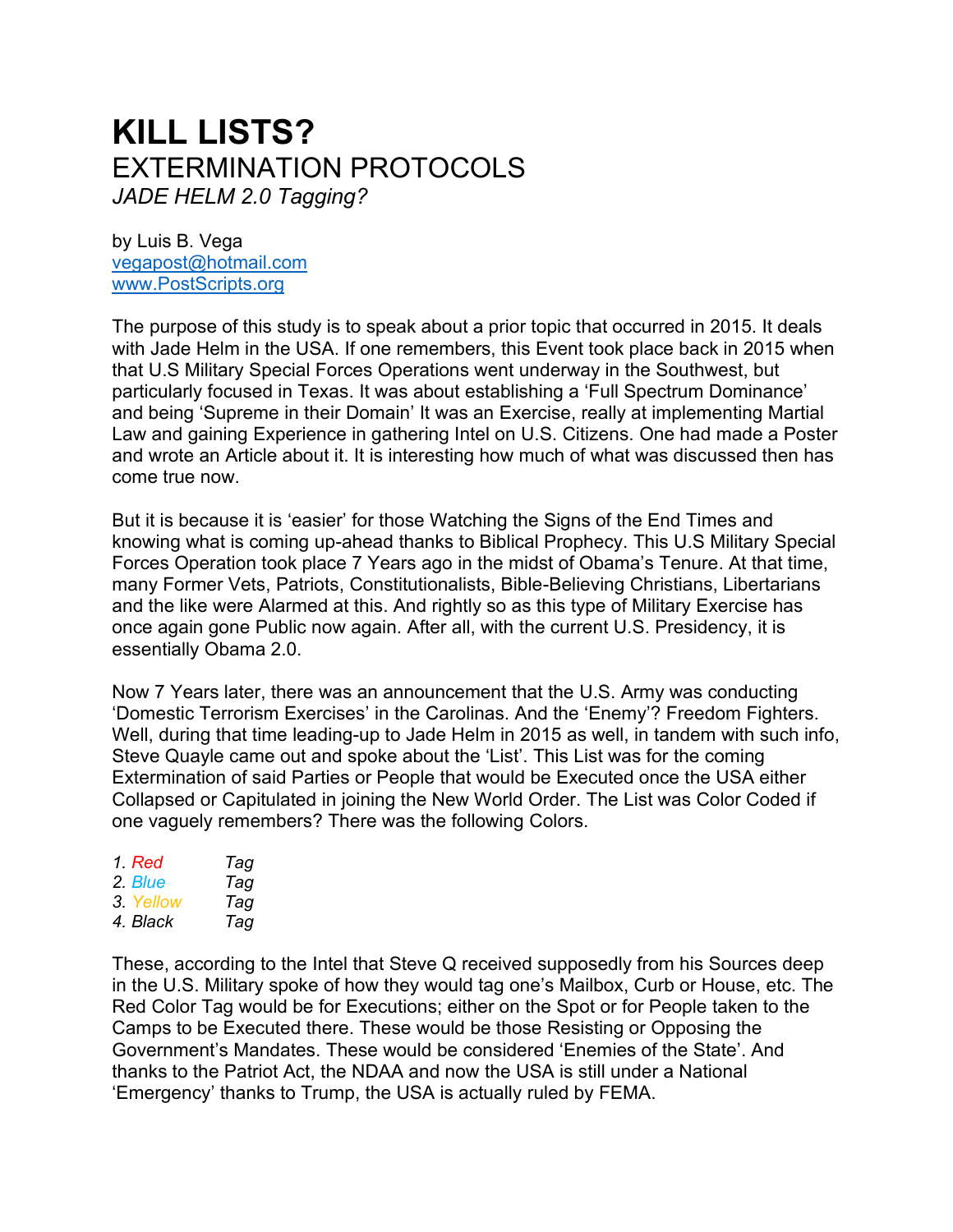#### **Kill Lists**

The USA is really run by the 10 Regional Administrations of FEMA until the President 'Retracts' the Emergency Status. And that will be never. The U.S. President is just a Figure Head. There is really no more Constitutional Law guaranteed. Any semblance of one is really just a Façade. Then the Blue Color Tag would be for those that are 'On the Fence' that would be or will be allowed to live if they are 'Re-educated', China Style to go along and so on. The Yellow Tag would be for those supporting the State, etc.

In the Article written then, one tried to tie it to what was going on there in terms of the Watchmen Community. That year, 2015 was the Last Year of the Blood Moon Tetrad. The Pope came to make that Historic Speech at the Capital. He then met with Obama as they paid homage in front of Ba'al Obelisk, the Washington Monument, etc. The Pope then paid a visit to the City of Philadelphia, the same Name alluding to the one that would Escape through a 'Door', according to the Book of Revelation.

So, there was a lot of Chatter and Prophetic Movement and Rapture Expectation. It is neat to see what one was thinking about during that Time. But in Hindsight, events like Jade Helm just gave more credence that from that point on, it would be a 7-Year Countdown. The Year 2015 was the  $7<sup>th</sup>$  Year of the Sabbath Cycle, like 2022 is now. And looking back, 'They' even told the World that what began with Jade Helm would be finished or implemented 7 Years later. See/Hear the Occult Message in Speech by Christine Lagarde of IMF. Remember?

#### <https://www.youtube.com/watch?v=QYmViPTndxw>

Well, all this to say…that during one's usually 12 Noon Lunch Hour Walks, from one's Apartment to the nearby Park….one noticed a Day or 2 ago as of this writing a Color 'Dot' pained in front of one's Apartment. It was only Tagged on one's side of the 4-Unit cohort. It is not Red but Orange in Color, which is Red mixed with Yellow. So, one checked all the other Units in the same row. There was another Orange Color Dot. Where? On the curb, in the Parking Lot assigned to my Unit, right next to and in front of one's Vehicle. My assigned Parked Spot is about 8 vehicles over though.

So, one checked the rest of the Living Units on this same side of the entire Building. Nothing. One checked the opposite side that mirrors one's 4-Plex, nothing. One checked the whole section of buildings adjacent, nothing. One checked then the entire complex around the whole .72 mile/1 km Perimeter, nothing. Next, one checked the Apartment Complex that is also patterned similarly across the street and made a Perimeter Check, nothing.

Or maybe 'Orange was or has been added to the Hit List? But, if one is on the real 'Hit List', one counts it as a 'Badge of Honor'. Well, should one be worried about this? Is it COVID related marking who is or is not Injected? Have they 'got me?'. It could be just a Maintenance Marker as such are often seen marking sidewalk, curbs, etc. This could be the reason most likely. But it rather odd and particular. Out of all the Units in nearly a Mile Perimeter, only these 2 'Color Dots' Tag my Apartment and my Parking Spot.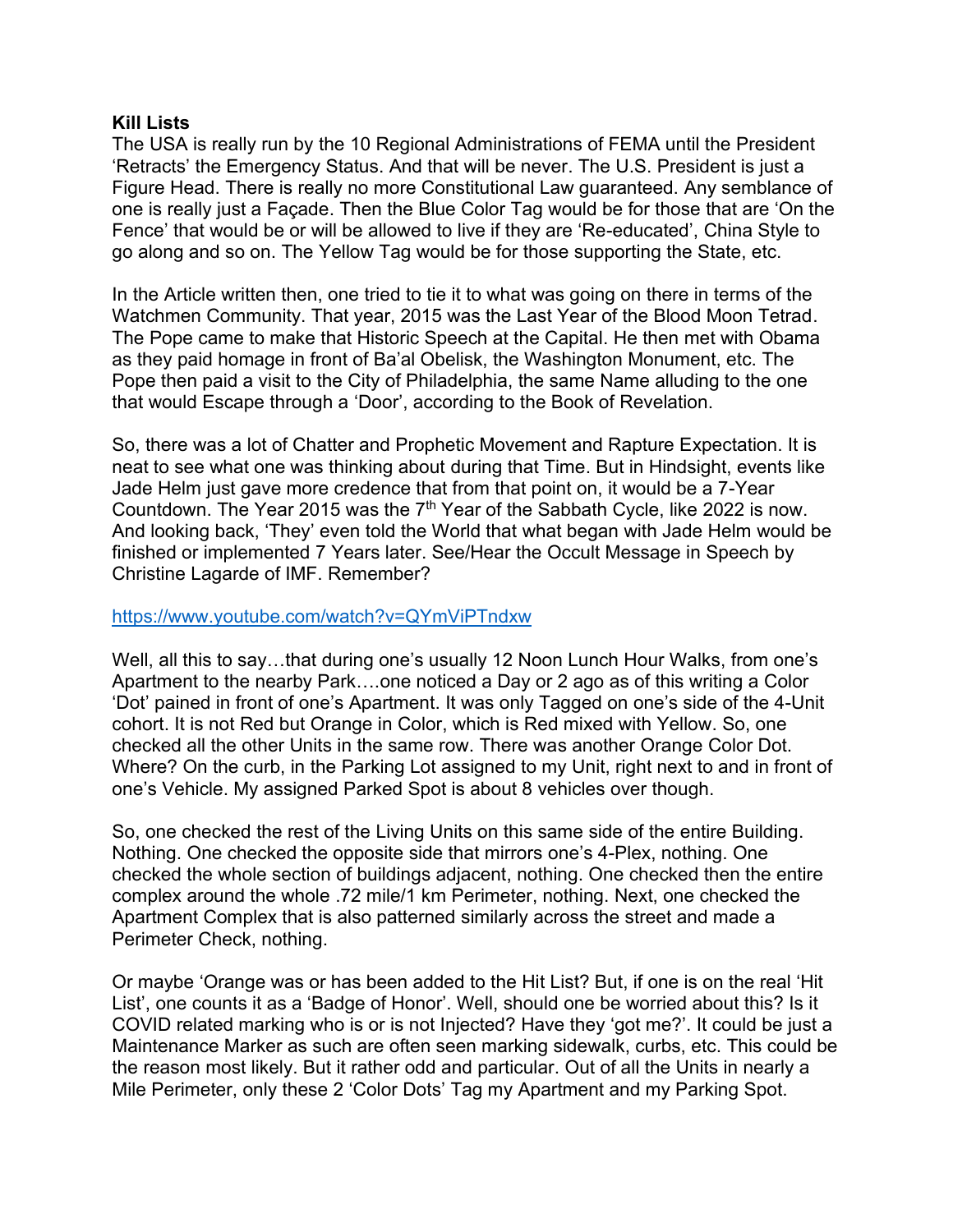#### **Tagged, You are It**

So, is this how they will or are bringing back the Protocols of Jade Helm? If one does not see of me or those writing and disclosing about the 'Enemy' for a while, one will know why. But GOD, right? One is still holding to the Promise one believes Jesus gave that one would be alive and with Family when the Rapture happens. And that is why one believes Jesus did not allow one to die when one had that Near Death Experience in 2018. Thus, one can rest in this Promise and leave the Circumstances to and Consequences with Jesus to work it out with Satan and his Minions. Remember, no Weapon forged against will prosper. Many would say though that what has and is happening in Australia, New Zealand, Canada, and Europe is much worse. True.

One does not have Twitter but if you do not know about Eva from the Netherlands, she has been a Voice of Action. She came on with Tucker Carlson and explained what is happening in and to Europe. And there are other People, even within the European Parliament or the Tower of Bebel that have voiced how the Injections are no better than Murder. The Croatian MP Mislav Kolakusic even delivered a direct indictment to Macron's Masked Face. It is rather interesting that Macron now has been handed the Mantle of the Seat there in Strasbourg, France.

Since 2020, the Europeans have pushed back much harder than the Americnas, at least those that are aware of what is happening, like Eva. Yet the crack-down has also been severe. Perhaps it is because the Europeans know what it is to live under Tyranny and how their Continent has been ravished as a result many times over. And it is to happen again. There are countless more like Eva but most are being likewise Censored. It is not about being Immune or 'Safety', it is about Total Control. The Europeans, like the Australians have come out in massive Protests since 2020 but that is hardly shown in the Main Stream Media here in the States, on purpose of course.

But despite this brave effort, the countries are falling into place for that next New World Order one knows all this is heading. In one of her many interviews, what Eva said is true in that the framework is set-up already for the Beast System to rise from Europe. And this thanks to decades since World War 2 of 'Social Democrat' or 'Christian Democrat' Policies. They are code of Socialists and Communists. She basically has said that Europe is like China now….activities have already been based on the Injection Passport in many Nations. A partial 'Reprieve' to the Mandates is only a Psy-Op of taking 2 Steps Forward, 1 Step Back'.

And that will eventually morph quickly into a Social Credit Score what will then be tied or will be to all Purchases, Financials, Medical, etc. It will be a condition to travel and to be able to 'Participate in Society'. Macron, as an Effeminate Controlled Asset does not nor cannot project Power. So, his Handlers coached him to appear so with his 'Words'. What did he say? Of all Nations in Europe, of all Presidents whose People threw-off the Yoke of the Oligarchy, the International Bankers, they have resorted to a State that has no more Liberté, Égalité, Fraternité. Macros was told to say that those not wanting to be Injected are 'Not Citizens'. In Germany, the Bundestag or Congress has barred anyone to participate if not Injected.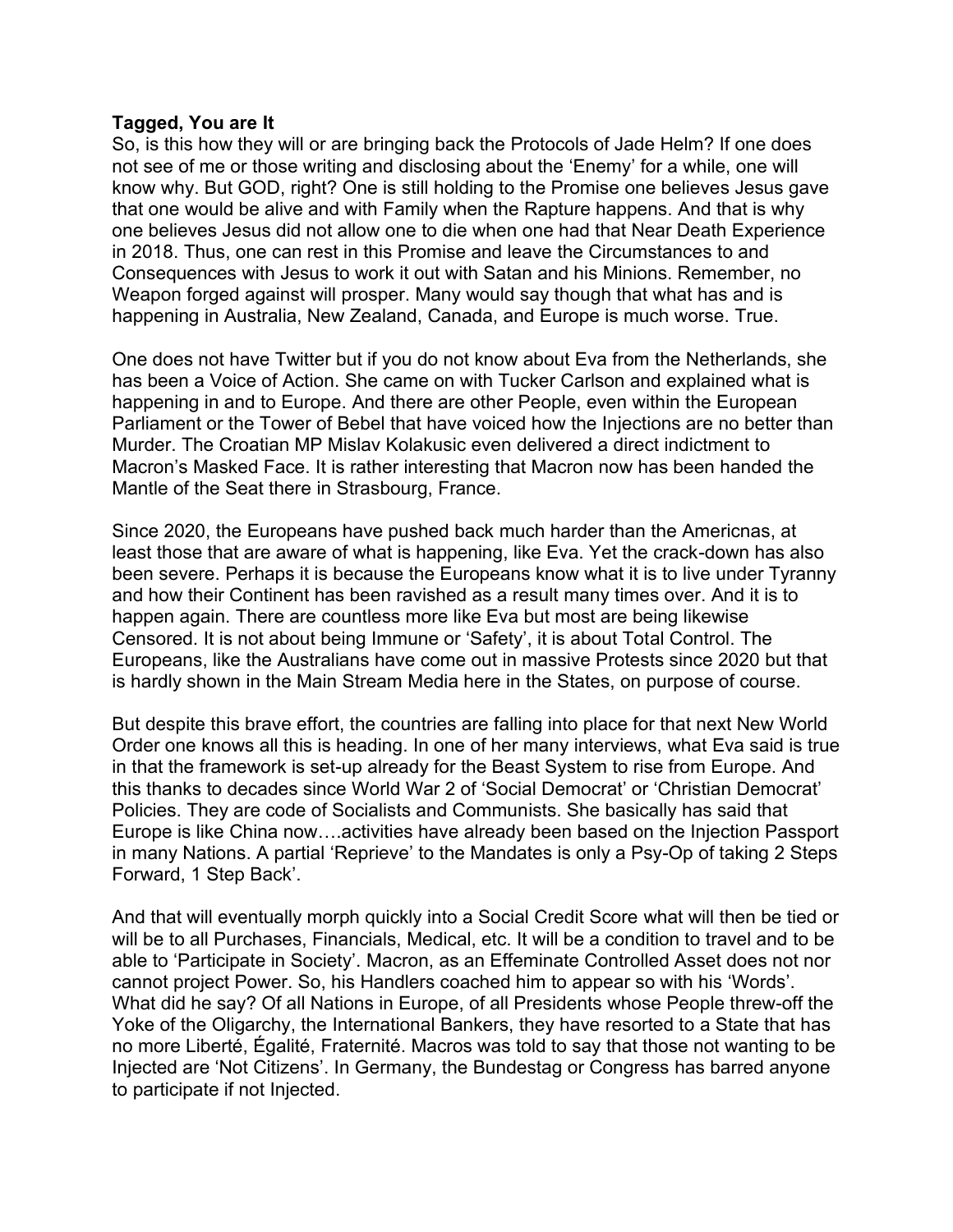In England, former PM Toni Blair said that such People are Idiots. Same with Trudeau of Canada, and Australia, New Zealand. The Squeeze is on over there and it will come to the USA eventually. You have Tennessee where last in 2021, the Governor signed Executive Orders to mobilize the National Guard to forcibly Quarantined those not Injected. You have the CDC's Project Shield that will also forcibly remove whomever they want to 'Green Zones' for their Safety. Remember, this is what they said in Europe to the Jews.

In Washington State, they passed the Bill that can have People 'Liquified' and used basically as 'Fertilizer' for Plants. And they are still knocking around the idea of the COVID Camps. Yet, COVID Camps are a Reality now in Canada and Australia. It is really Pre-Nazi Germany in preparation for the Final Solution.

The USA in comparison to Europe is nowhere near the Anger or level of Protest as they have been. But one knows that the Spirit of the Last Rendition of the 4th Kingdom, that being Rome, will be, and is Rising as the USA will and is Falling. So, Eva is a source one will be checking-up to see her take on what is going on Europe, aside from the fact that she is Drop Dead Gorgeous, does help too.

\_\_\_\_\_\_\_\_\_\_\_\_\_\_\_\_\_\_\_\_\_\_\_\_\_\_

### **PICS: The Hit List - Am I on the 'Color List'?**

[https://nebula.wsimg.com/dd1a3575c5b0caa39778632f0dc59b9e?AccessKeyId=D4010](https://nebula.wsimg.com/dd1a3575c5b0caa39778632f0dc59b9e?AccessKeyId=D40106E1331C24ABD7C3&disposition=0&alloworigin=1) [6E1331C24ABD7C3&disposition=0&alloworigin=1](https://nebula.wsimg.com/dd1a3575c5b0caa39778632f0dc59b9e?AccessKeyId=D40106E1331C24ABD7C3&disposition=0&alloworigin=1)

#### **Poster: Jade Helm**

[https://nebula.wsimg.com/6bf953923cf297d1c1ef329524bfae95?AccessKeyId=D40106](https://nebula.wsimg.com/6bf953923cf297d1c1ef329524bfae95?AccessKeyId=D40106E1331C24ABD7C3&disposition=0&alloworigin=1) [E1331C24ABD7C3&disposition=0&alloworigin=1](https://nebula.wsimg.com/6bf953923cf297d1c1ef329524bfae95?AccessKeyId=D40106E1331C24ABD7C3&disposition=0&alloworigin=1)

#### **Article: #64 Battlefield America**

<https://www.postscripts.org/ps-news-64.html>

News Articles on the Color List

#### **The Coming Enslavement and Extermination of American Citizens Was Rehearsed by Obama in 2015-2016**

[https://thecommonsenseshow.com/activism-agenda-21-conspiracy/coming](https://thecommonsenseshow.com/activism-agenda-21-conspiracy/coming-enslavement-and-extermination-american-citizens-was-rehearsed-obama-2015-2016)[enslavement-and-extermination-american-citizens-was-rehearsed-obama-2015-2016](https://thecommonsenseshow.com/activism-agenda-21-conspiracy/coming-enslavement-and-extermination-american-citizens-was-rehearsed-obama-2015-2016)

#### **FEMA-HOMELAND Blue, Red, Yellow and Black List – Are You on the 'KILL' List?**  <https://amg-news.com/archives/2659>

#### **Domestic Terrorist Units**

[https://www.dailymail.co.uk/news/article-10391995/US-Army-conduct-two-week-guerilla](https://www.dailymail.co.uk/news/article-10391995/US-Army-conduct-two-week-guerilla-war-training-exercise-woods-North-Carolina.html)[war-training-exercise-woods-North-Carolina.html](https://www.dailymail.co.uk/news/article-10391995/US-Army-conduct-two-week-guerilla-war-training-exercise-woods-North-Carolina.html)